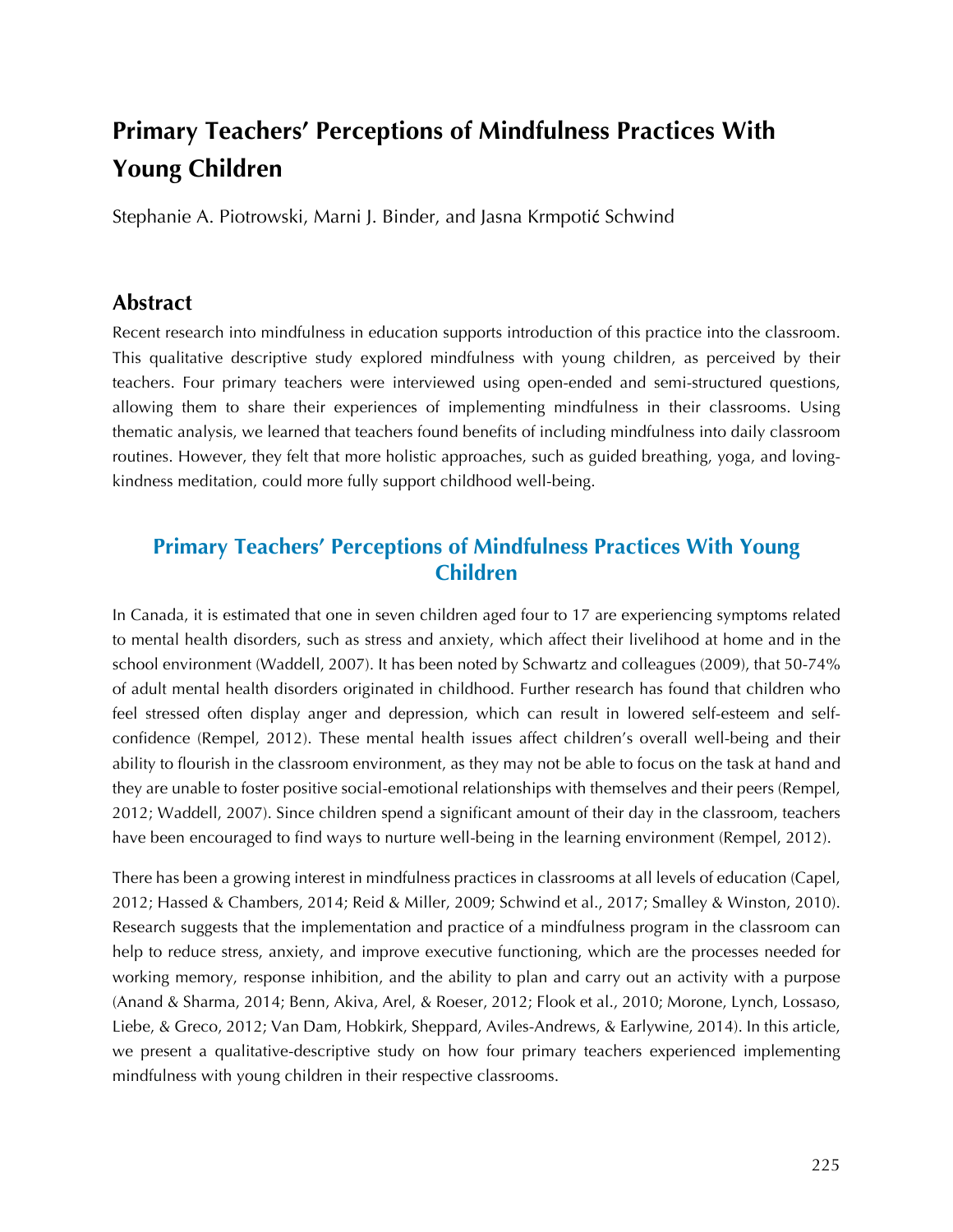## **Theoretical Framework**

This study was informed by a holistic approach to education where the whole child is attended to through exploring the connection between mind, body, and spirit (J. P. Miller, 2006; 2007; 2014) and the significance of creating a learning environment that is creative, experiential, and based on active engagement (R. Miller, 2000). Mindfulness is deeply rooted in the Buddhist philosophy that encompasses the person as a whole being (Hạnh, 1987; Kabat-Zinn, 2009).

#### **Mindfulness**

For the purpose of this article, we define mindfulness as "the energy that brings us back to the present moment" (Hạnh, 1998, p. 64). The anchor of mindfulness is in the breath (Hạnh, 1998; Kabat-Zinn, 2003; J. Miller, 2014; Salzberg, 2011). The "breath is the bridge which connects life to consciousness, which unites your body and your thoughts," it is "the means to take hold of your mind again" (Hạnh, 1987, p. 15). The breath is an essential component of mindfulness, as it allows for the strengthening of the lungs, blood, and each organ in the body, which positively affects the nervous system (Kabat-Zinn, 2009). This positive effect on the nervous system soothes the body and allows for inner calm of the mental, physical, and emotional aspects of the body (Rotne & Rotne, 2013).

Mindfulness practices have been commonly implemented through the use of a Mindfulness-Based Stress Reduction (MBSR) program created by Jon Kabat-Zinn (2003), as well as through loving-kindness meditation (Salzberg, 2011). MBSR is an eight-week program, focused on mindful movements, awareness activities, body scan, hatha yoga, deep breathing, along with suggestions for integration in everyday life (Kabat-Zinn, 2003). Loving-kindness meditation is the recognition that all humans are connected and wish to be happy and healthy (Salzberg, 2011). This type of meditation involves focusing on the breath, while positive thoughts of love, kindness, and acceptance are sent to self and to all the people in the world (Salzberg, 2011).

## **Mindfulness and Education**

#### **Student Learning**

A quantitative study by Flook, Goldberg, Pinger, and Davidson (2015), examined how executive functioning could be affected through 68 pre-school children's participation in the Kindness Curriculum. Some of the strategies used were: reading books, integrating music and movement to teach children about emotion regulation, attention span, empathy, gratitude, and ways to share. Upon conclusion of the study, teachers reported that the children who took part in the Kindness Curriculum displayed gains in their social competence and improved levels of executive functioning, whereas those who did not participate displayed more instances of selfish behaviour (Flook et al., 2015). Additional studies with a focus on mindfulness meditation noted increased self-control and calmness (Black & Fernando, 2014), increased focus when learning (Felver, Frank, & McEachern, 2014; Semple, Reid, & Miller, 2015) and an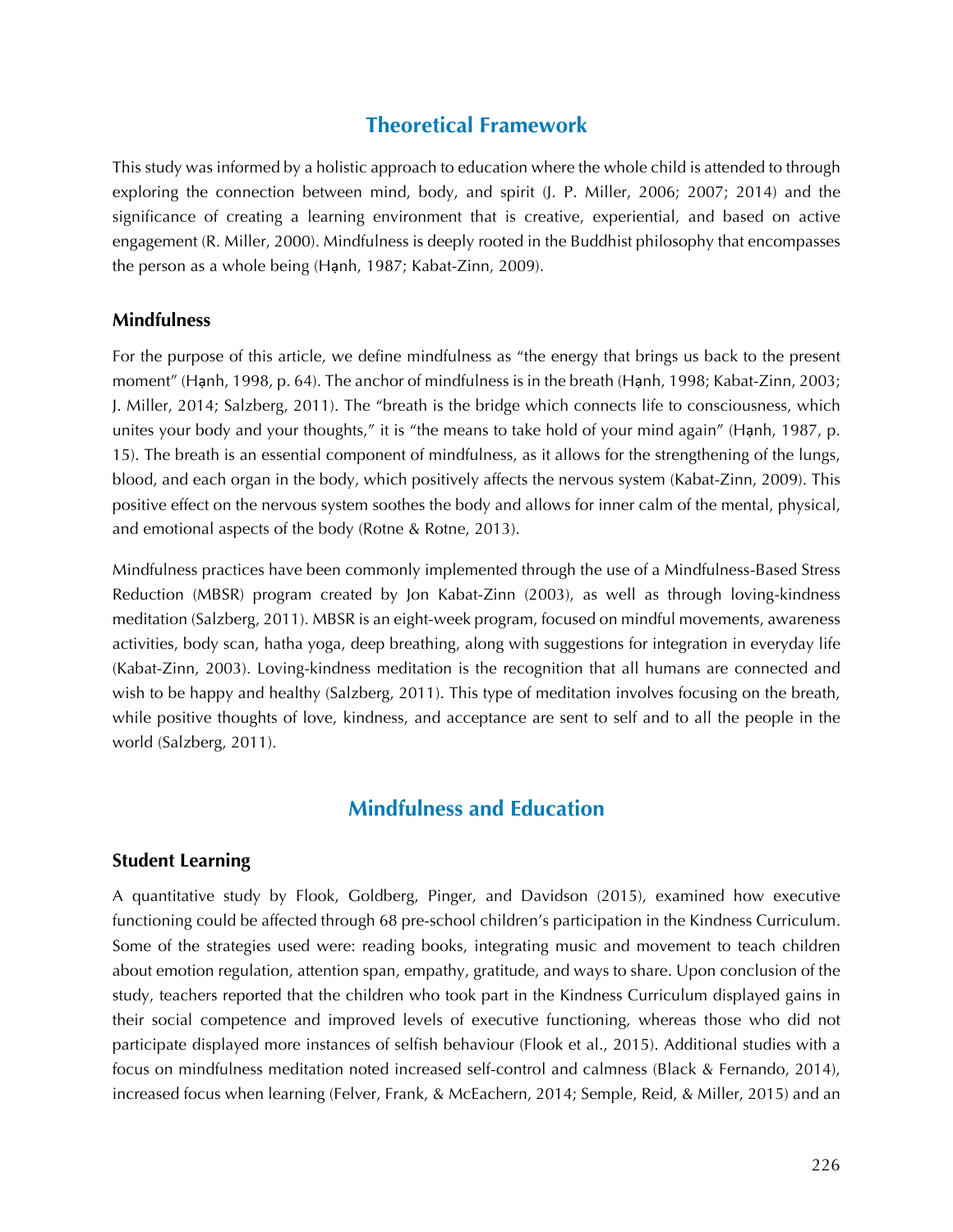improved attention span (Napoli, Krech, & Holley, 2005). Other studies have found that students displayed lower levels of anxiety, as well as increased ability to relax and concentrate (Britton et al., 2014). Weijer-Bergsma, Langenberg, Brandsma, Oort, and Bogels (2014) implemented a "MindfulKids" curriculum for children ages eight to 12 that focused on an awareness of sounds, bodily sensations, the breath, thoughts, and emotion regulation, which demonstrated that it was easy to integrate low intensity mindfulness programs into elementary and middle school classrooms.

#### **Teacher Personal Practice**

Crane, Kuyken, Hastings, Rothwell, and Williams (2010) stressed the importance of teachers becoming familiar with mindfulness practices and incorporating them into their daily lives. As teachers are being mindful and engaging in methods such as deep breathing and yoga, they are acquiring the skills and personal experiences needed to teach children about mindfulness (Crane et al., 2010). Crane and colleagues described the mindfulness teaching process that incorporated personal experience as being "in vivo" (p. 78). When an experience is in vivo it involves a teacher bringing in their personal reflections to their practice. As teachers continue to incorporate mindfulness into their own personal lives, there is an increase in their confidence and an ability to initiate and facilitate these experiences with their students (Burrows, 2015; Crane et al., 2010; Meiklejohn et al., 2012).

Capel (2012) used personal narratives to explore the topic of mindfulness and mindlessness in the classroom. Mindlessness is described as "habit, functional fixedness, over learning, and automatic processing" (Langer, 1992 as cited in Capel, 2012, p. 668). Capel (2012) found that often teachers resort to using mindlessness practices due to trying to meet curriculum needs, as opposed to looking at the needs of each individual child. However, teachers engaged in mindful practices were more sensitive and responsive to individual and group needs in the classroom. This awareness of student needs would often lead to more creative learning opportunities for children, where they are able to demonstrate their prior knowledge and emerging understanding of new concepts. By making connections between personal experiences and mindful practices within the classroom, teachers would continue to act as role models for their students and help nurture quality learning experiences and improved well-being of the whole classroom community.

## **Methodology**

The aim of this study was to explore four primary teachers' perceptions of mindfulness practices with young children in their classrooms. A qualitative descriptive research design was used (Sandelowski, 2000). Data collection included both individual open-ended and semi-structured interviews (Hennick, Hutter, & Bailey, 2011). Interviews were conducted over a four-week period in a location outside of the participant's place of employment in Southern Ontario. Interviews were transcribed verbatim. Data were analyzed using a thematic qualitative content analysis approach (Sandelowski, 2000), which offered insight into the teachers' perceptions of implementing mindfulness practices with young children in the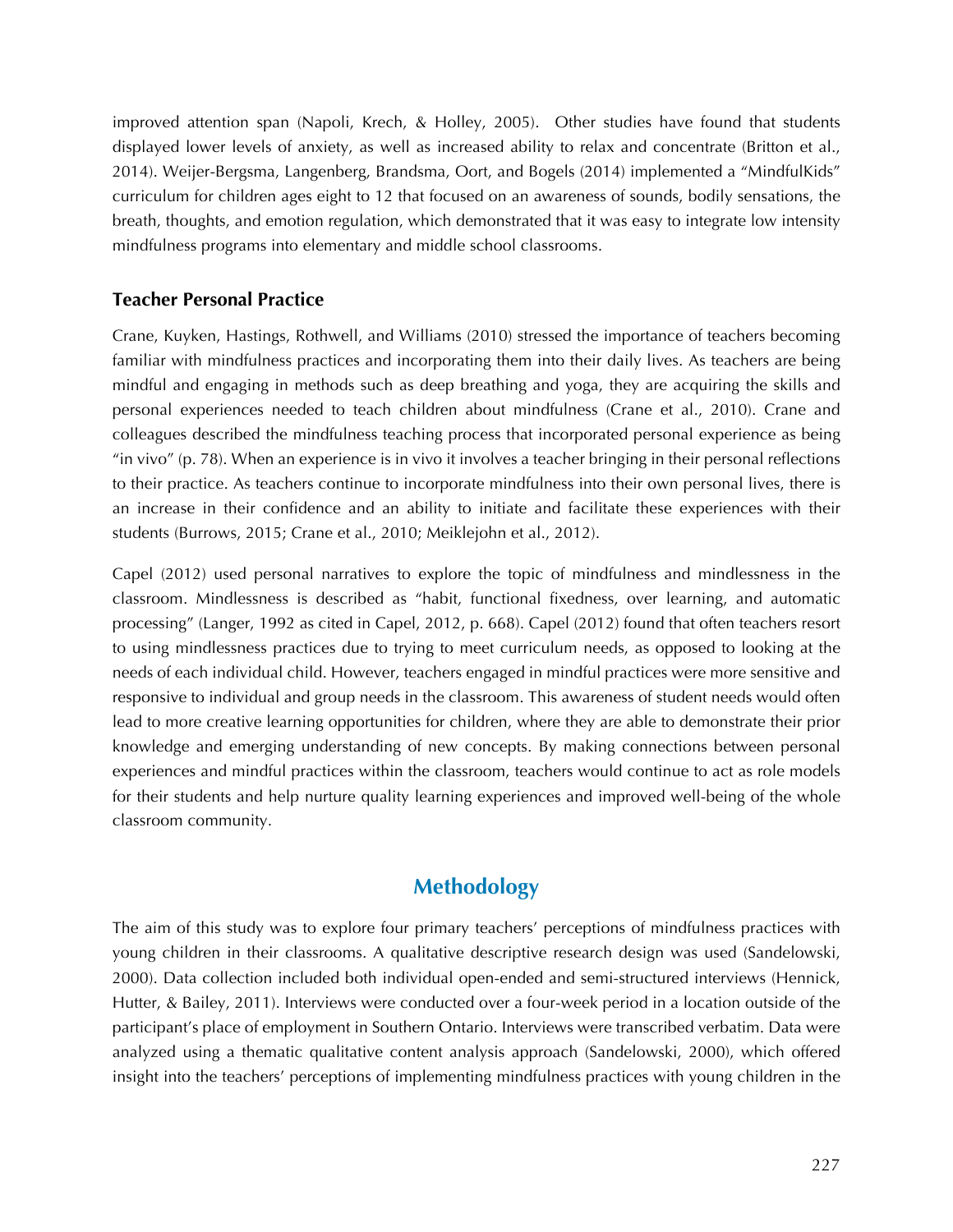classroom. Furthermore, it allowed for flexibility and for the descriptive data to be represented in a way that was connected to the research (Braun & Clarke, 2006).

#### **Participants and Recruitment**

Participants were recruited through purposeful sampling based on similar traits or characteristics (Creswell, 2008), through membership in either a holistic network or mindfulness list serve in Southern Ontario. The sample size was kept to four participants in order to collect a large amount of descriptive information from the experiences of each individual. Participants were all teachers who had experience using mindfulness practices with students in kindergarten to grade three classrooms. Pseudonyms were used for confidentiality and Research Ethics Board approval was obtained.

Ashley was a certified teacher for 10 years, and had been practicing mindfulness for seven years. At the time of the data collection, she was a music teacher for kindergarten to grade five. Patricia was a registered early childhood educator and certified teacher for four years in kindergarten. She had experience with mindfulness in the classroom, and in her graduate research. She is currently an instructor in postsecondary education. Leslie was a certified teacher who had been teaching children from kindergarten to grade five for 10 years. Lastly, Michael was a certified teacher with seven years of teaching experience. At the time of the interview, he was teaching grade one children.

## **Study Findings**

Three significant themes emerged from the interviews: motivating factors for the inclusion of mindfulness practices in the classroom, perceived classroom benefits of mindfulness and challenges participants faced initiating and applying mindfulness practices.

#### **Motivating Factors for the Inclusion of Mindfulness Practices in the Classroom**

Reasons for personal practice and integration of mindfulness practices into the classroom were discussed by the participants. Ashley and Patricia had similar motivating factors, as they were both interested in using mindfulness as a way to cope with personal hardships and teacher-related stress. Michael and Leslie started to integrate mindfulness practices into their classroom after being introduced to the practice during their graduate studies. Both teachers had an interest in finding a tool that would allow children to find ways to reduce and cope with stress.

Working in an inner-city school with a challenging group of children, Ashley was interested in finding ways to manage her job-related stress. Some of the teachers at her school were interested in Buddhism, meditation, and yoga. This prompted her to research about Mindfulness and find ways to integrate the practice into her daily routines. As she continued to practice on a regular basis, she found it very experiential and described the importance of engaging in mindfulness in order to facilitate with young children. She explained, "It is a different thing to have experienced something personally versus learning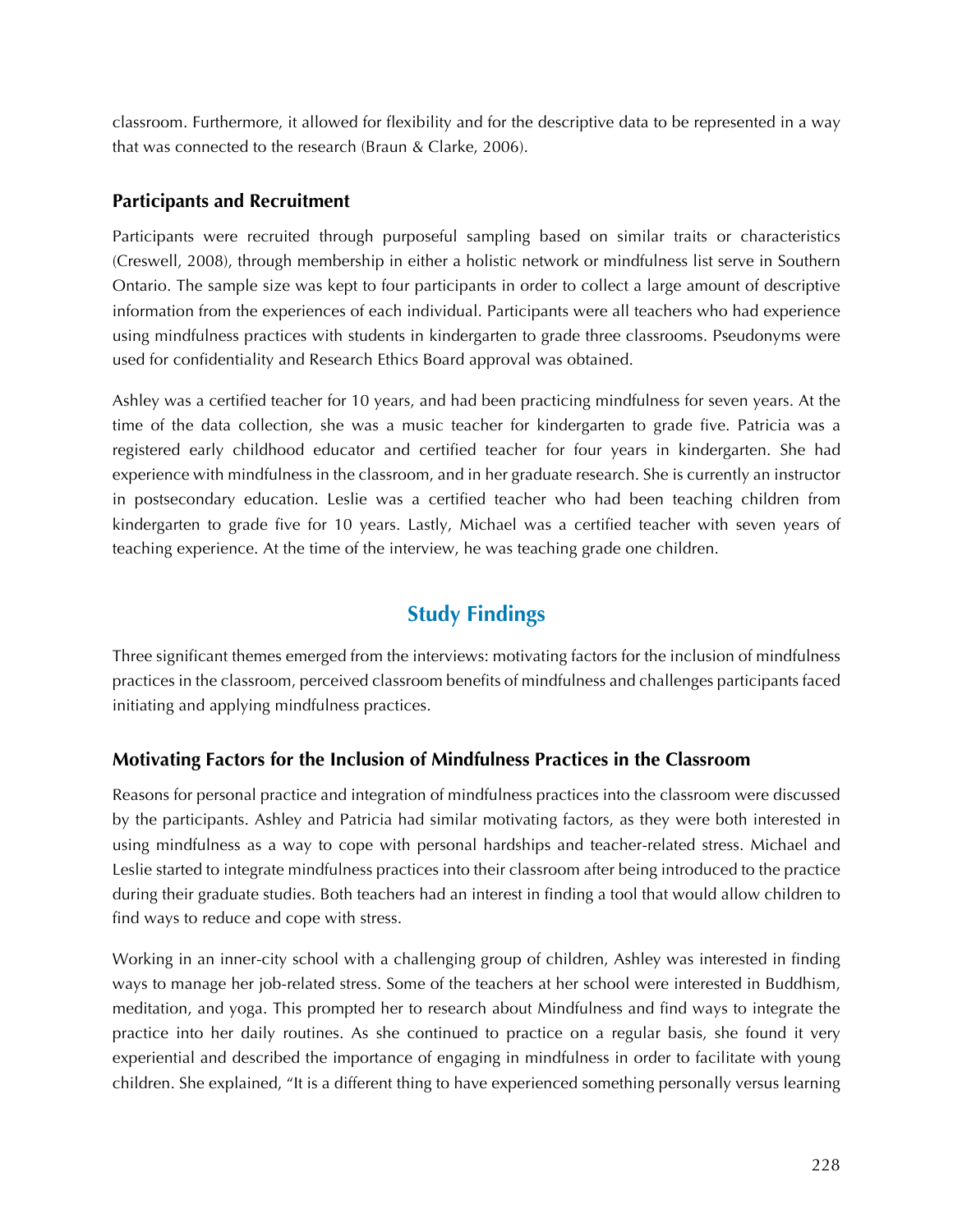about it… Mindfulness is an experience, it is an experiential tool, and it is very rooted in personal experience."

Teacher-related stress was a motivator for the inclusion of mindfulness practices in Patricia's classroom. In her first year of teaching, she taught a kindergarten classroom with 27 students in the morning and 27 students in the afternoon. She discussed the difficulty of implementing an enriched curriculum with such large class sizes and having children with different needs. The difficulties faced in the classroom prompted her to find a way to avoid burnout. As she started to integrate mindfulness in her own life, she found that she was more self-regulated and began to realize that being more mindful of her reactions in the classroom helped to change the classroom dynamics in a more positive way.

Patricia described the importance of teacher practice in the classroom, especially for early childhood education students beginning their careers.

*Patricia: A lot of students are coming with their own wellness issues of anxiety and depression… and the idea [is] that if you can't take care of [yourself], you are not going to be able to take care of young children and you are not going to be fostering the healthy development of young children - so kind of teaching those students to attend to their own wellness just to be better educators.*

Michael described the importance of including mindfulness practices into his daily classroom routine as a way for children to relax and escape from stress in their lives. He stated that mindfulness practices acted as an "activity" that young children could participate in to be calm.

Leslie was first introduced to mindfulness practices when completing her Master's degree. She took a course where the professor spoke about mindfulness practices and how they were a valuable tool to incorporate into the classroom environment. This sparked her interest in finding ways in which she could adapt them for young children with varying needs and integrate them into her classroom.

There were different ways each teacher incorporated mindfulness into their classroom. Ashley developed a yoga routine for children with physical disabilities to engage them in the classroom. She had also worked with kindergarten students using breathing exercises such as blowing a balloon and "Take 5" at the beginning of every class. "Take 5" is an exercise that required students to breathe in for five seconds, hold the breath for five seconds, and breathe out for five seconds. Ashley also encouraged her students to become more aware of sound by incorporating the use of a Tibetan singing bowl and First Nations buffalo drum in practice.

Patricia used similar mindfulness practices in her classroom, as she would typically start the day with mindful breathing followed by a Tibetan singing bowl awareness activity.

Patricia also used other methods such as mindful listening, mindful movement, mindful walking, and mindful seeing. In each of these practices, she would ask students to "put their mindful bodies on."

*Patricia: I get them to put their mindful bodies on. That's sitting with your back straight, and still body, and I just have them look around the room and notice things that they hadn't noticed*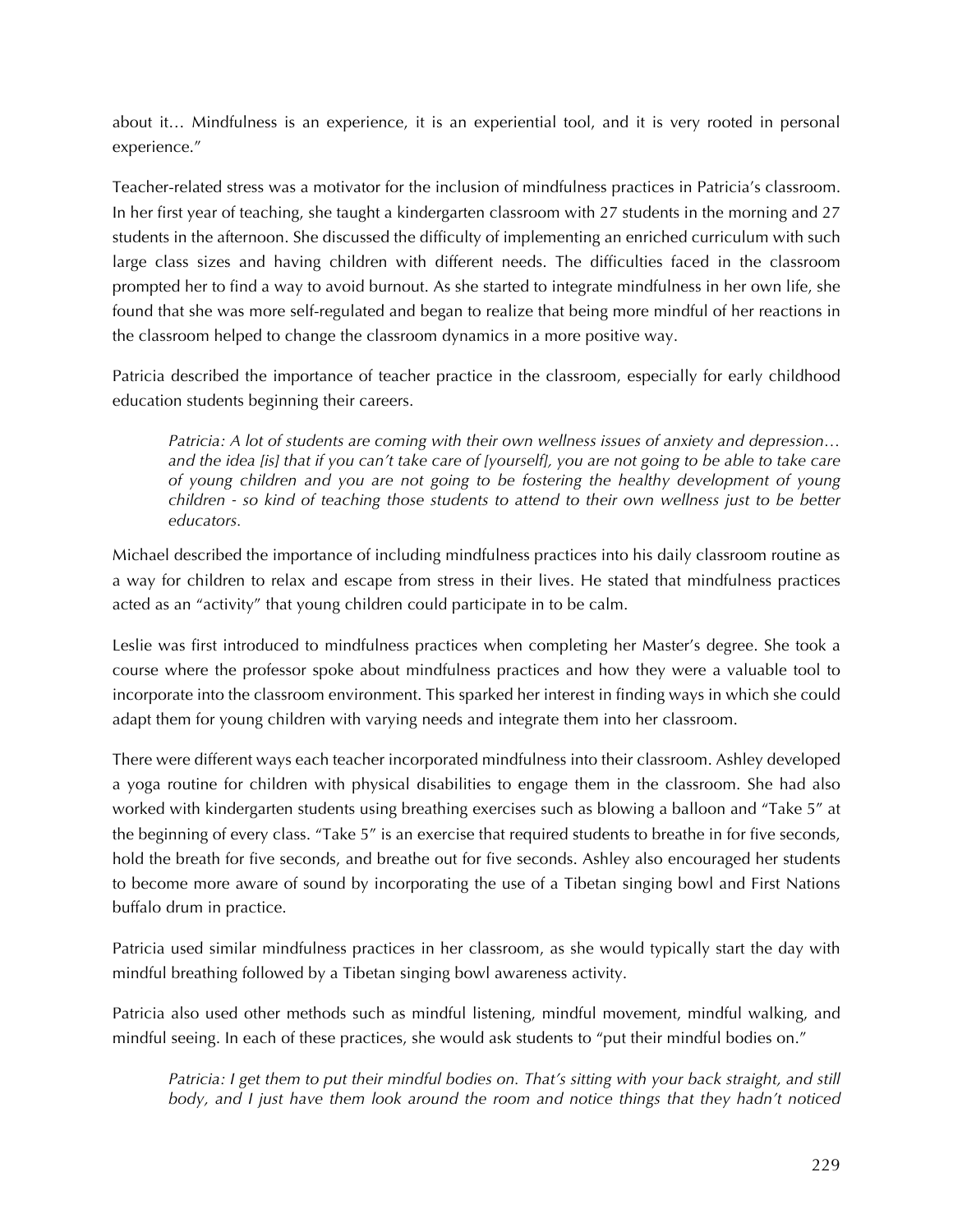*before… At home or at school, [I would] say when you're out on the playground today, I want you to practice mindful seeing and see if you can notice anything that you haven't noticed before or hear sounds that you haven't heard before.*

Patricia often used a loving-kindness meditation to encourage students to send loving thoughts out into the universe.

Similar to Ashley and Patricia, Michael used breathing and meditation as the main focus of mindfulness practice in the classroom. He used different child-friendly strategies such as smelling a flower or blowing out a candle to facilitate breathing. Other ways in which mindfulness was facilitated in the classroom was through the use of a thank you, kindness, and a thought circle.

*Michael: We do a practice when we do circle [time], we will do a thank you circle where they will all go around and have turns to say thank you to someone whether they are in the classroom or not. Or we do a kindness circle, where they say something they did that was kind or something that someone else did that was kind. We also have a thought circle where they go around and one at a time, just say one word or phrase about what they're thinking about…Throughout all of these circles we have a big quartz crystal that's big enough for them to hold and they pass it around. That's their speaking stone. They are not allowed to speak unless they are holding the speaking stone.*

In addition to these activities, Michael's students had the opportunity to learn how to behave more mindfully and become aware of other students in the classroom. This awareness extended to a focused portraiture activity where students had the opportunity to create a portrait of themselves at the beginning and end of the year.

Similar to the other participants, Leslie used various mindfulness practices with her kindergarten classroom that focused on deep breathing. Concrete associations, such as smelling a flower or blowing out a candle, were used to encourage the deep breathing process. Activities using the five senses provided a tactile connection, for example, playing music and asking the children to close their eyes, listen, and think about how it made them feel enhanced an awareness of sound. Another example was the use of "fuzzy buddies."

*Leslie: We call them our fuzzy buddies, and they're just these little cards of these fuzzy buddies*  and one looks really angry, and one's really happy, and they kind of go in a spectrum. I put them *all up and colour them in different colours. Each day they go up and choose how they're feeling that day and they put it under whatever one it is. Most of the kids will be in the semi-happy, some might be really excited, so they'll be under the excited ones."*

Leslie also set up a corner in her classroom for students who felt a need for private and quiet time. This relaxing corner had pictures posted of things to do to calm down, such as counting to ten or taking a deep breath. By integrating different approaches, teachers in each of these four classrooms were afforded the opportunity to observe whether or not mindfulness practices resulted in any perceived benefits.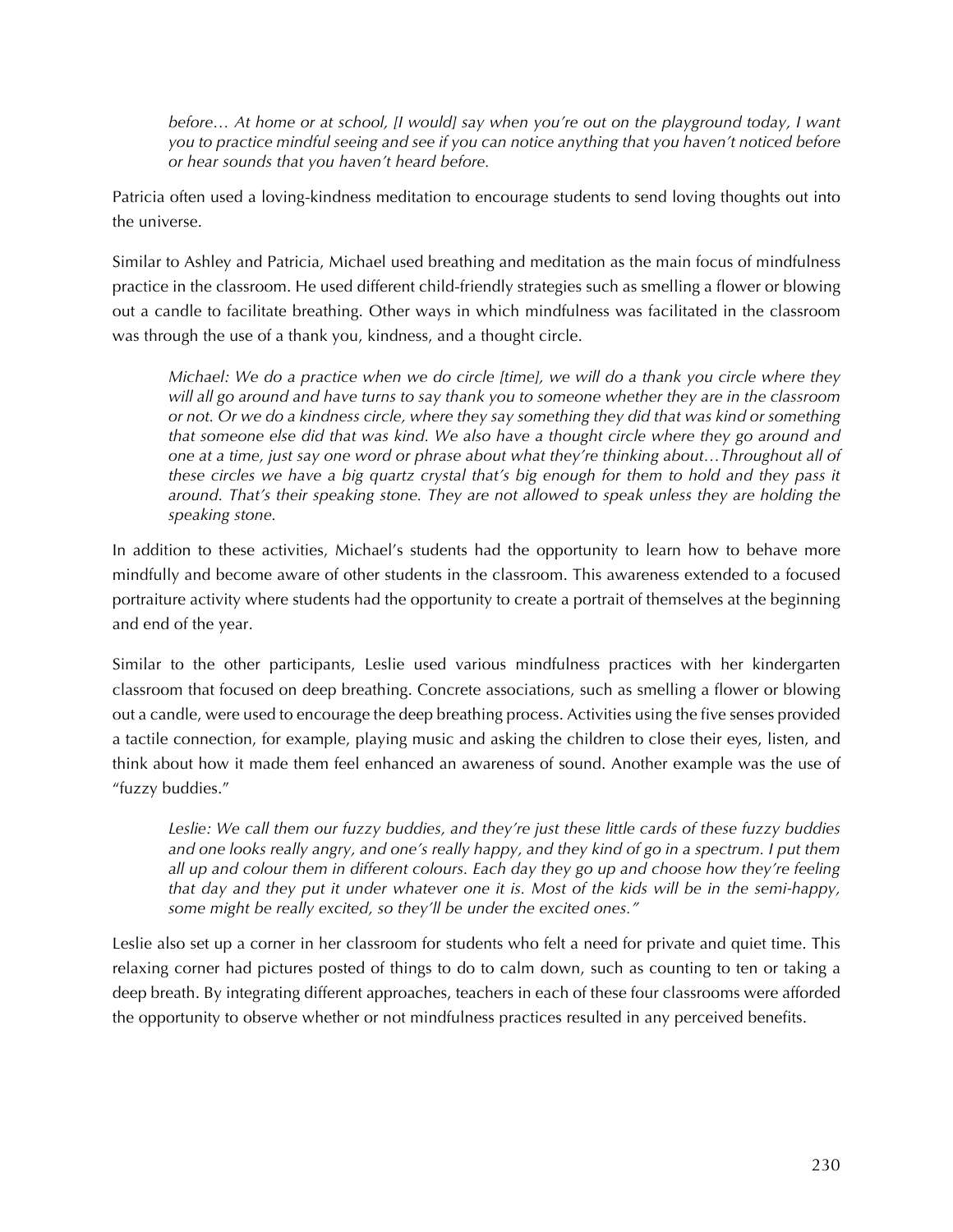#### **Perceived Classroom Benefits of Mindfulness**

Each teacher described the benefits they observed by integrating mindfulness practices into the classroom setting. Ashley described one of the main benefits was how the children reconnected to themselves and others. She discussed children making connections to the body and mind over time.

*Ashley: Mindfulness is connecting them with their body, with their mind, and giving them a tool later on that can help them calm down the things that they're dealing with that may be bigger than kindergarten problems*.

In her classroom, she noticed that the children responded well to practices such as singing positive songs, chanting "Om" (sacred mantra), and breathing. The children were very responsive to the songs and "when they came in they really wanted to sing those songs right away." When her students participated in these breathing exercises, Ashley noticed an overall sense of calmness in the classroom. With regard to the classroom energy, "if it went from [a] ten high, it might go down to five [after practice]." The lowering of energy to a calm "5," is a great achievement as she stated that, "they may not calm down to a zero because these kids may never get down to a zero."

Patricia stated that practicing mindfulness was an effective tool for addressing the social-emotional aspects of children and allowed them to learn about their emotions and how to deal with them in order to minimize stress and conflict. Engaging in loving-kindness meditation on a regular basis had positive effects on the relationships between her students. One notable experience happened with two young girls who often did not get along:

*Patricia: I had done a kind of a loving-kindness meditation and I had purposely and strategically paired them up with a kid, but not all of them, but some of the kids that I knew were having a hard time with each other and I would pair them up. I would go through this loving-kindness meditation where they had to recognize that they aren't friends with someone who is just like them, who feels sadness, just like they do and I went through this whole adult-type and adapted for them and at the end they all hugged each other. It was beautiful and then later on that day, two of the girls that I had put together on purpose because they were fighting all the time, and they were just playing so nicely together and they were telling me how they love each other now. [I thought to myself], "They get it." They were like, "Oh right, this is just another person like me." I* really thought that was powerful so those meditations are good for that age. It's a little more *concrete for them because they are learning about emotions in so many different ways that this just kind of ties it together for them.*

Patricia felt her students were starting to understand what it meant to be mindful and to notice things about their environment and classmates that they had never noticed before. The children were very responsive to mindfulness practices. When given the choice to sing a song, read a book, or meditate they would choose to meditate. She also stated that parents noticed the effects of the practice at home where one of her students said that during a tense moment, he asked his family to sit down and "put their mindful bodies on."

Leslie also saw some positive effects of implementing different mindfulness awareness activities with her kindergarten students. Children were more sensitive to their emotions and developing a sense of empathy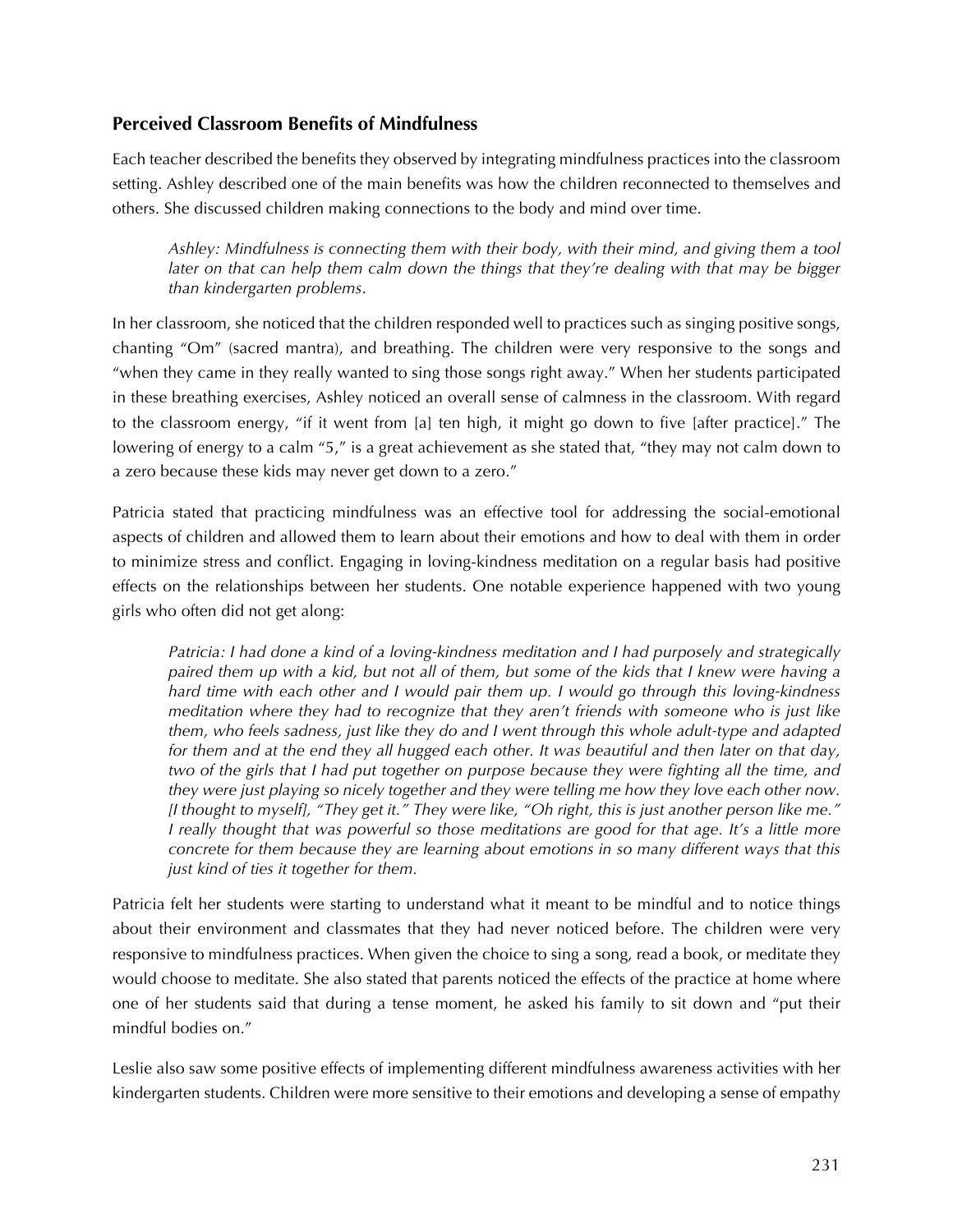for others themselves. She also noticed a difference in her students' awareness of the different senses. For example, her students could distinguish different sounds and were able to describe how the sounds made them feel. She noticed that mindfulness practices benefitted some students more than others. One of her students often had difficulty paying attention in class and redirecting his behaviour for more productive learning. She noticed a subtle difference in his behaviour and that he was starting to calm down.

Leslie: My early childhood educator does the same thing, she'll say let's slow down, you're not *in trouble, we just need to calm down a little bit. Let's take a few breaths, You're knocking things down, you're running, you're jumping on top of him, let's find something else, let's redirect. So having those moments where we kind of let him be mindful of where he's at and how he's responding to the other kids. He responds well, he's a very smart boy. So I'm finding the shortterm effects with him are positive. Subtle, but positive.*

Lastly, Michael described his perceptions of the benefits of the mindfulness practices in his classroom. He noticed that children were more detail oriented when completing coursework and that they were becoming more aware of their behaviour. Children were using more mindfulness-based terminology, such as awareness, and would talk about their feelings. He also noticed the difference between student behaviour in his class and other classrooms in his school.

*Michael: I can see it in comparison to other classes with teachers who don't practice mindfulness and sometimes those classes aren't as well adjusted in some ways - they're just wild or the teacher just can't seem to manage their behaviour.*

The teachers found that integrating mindfulness practices into their daily routine resulted in noticeable changes in student behaviour and overall classroom dynamics. There was a sense of calmness in the room and they felt that the children were more accepting, aware of their classmates, and more empathetic. Children paid more attention during the day and were more detail oriented in their play and work. However, even with the various benefits noted by the participants, there were often some issues initiating and implementing the practices into the classroom environment.

## **Challenges Participants Faced Initiating and Applying Mindfulness Practices**

Ashley described the issues she faced implementing mindfulness into her classroom. She felt that the school board was not constructed to facilitate the arts or different types of holistic practices. With an increase in cutbacks and increase in the number of students in her classroom, she found it difficult to manage safety and behaviour aside from trying to implement this practice. She described some of the challenges that she had working in a demanding job such as teaching.

*Ashley: You're so exhausted because it's such a demanding job, sometimes you're just so tired that you yell. It's like [when] parents [are] having a bad day. When you're teaching thirty kids at a time that are so complex. So [it is important] to be able to find a peaceful way to calm them down that feels better for me, and ultimately feels better for them. It might take a bit longer, but that's okay.*

When asked if she noticed any issues using mindfulness in the classroom, she responded, "The only negative thing would be… how it doesn't fit with the current system". Ashley found it very difficult to try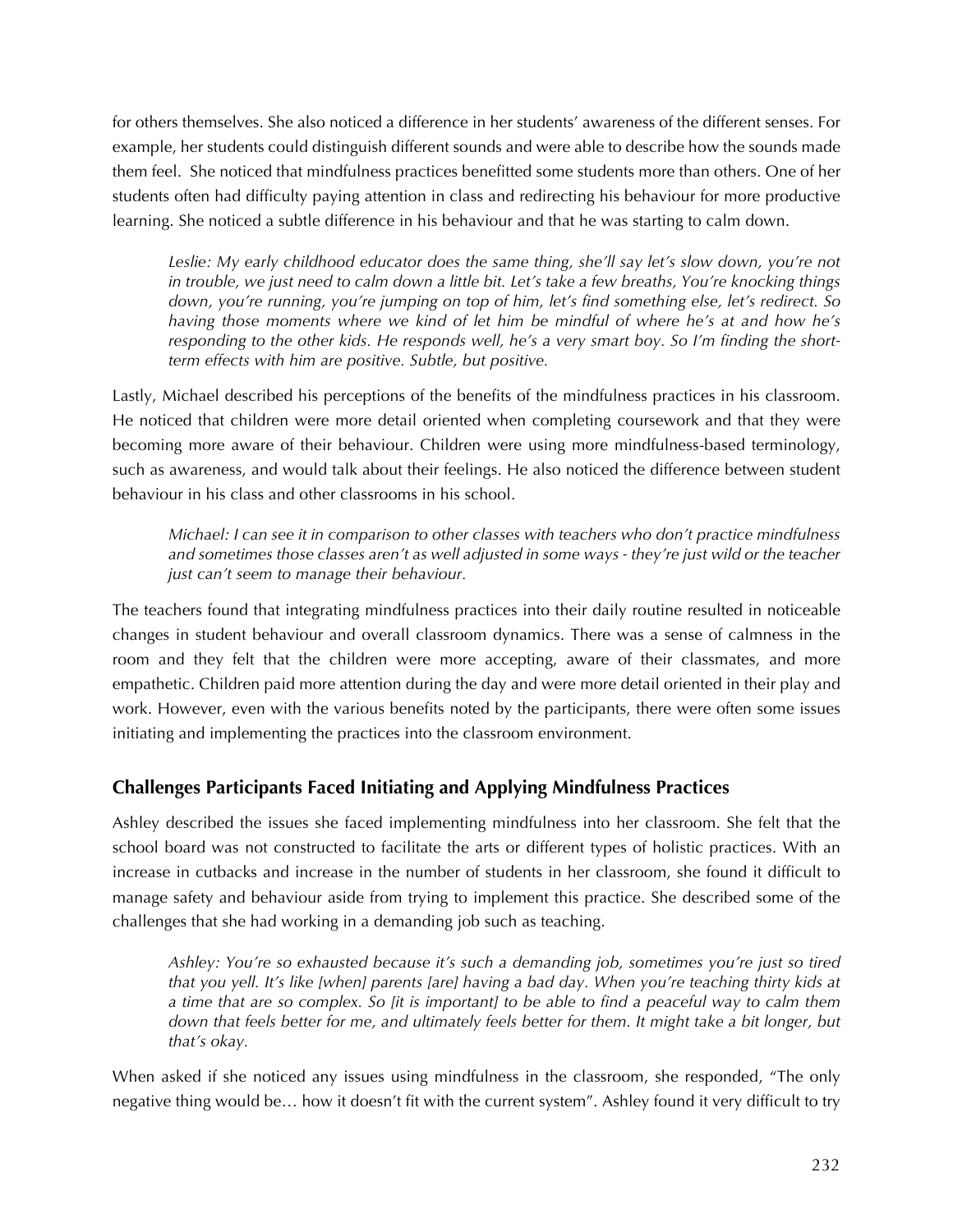and implement something new in the classroom with the hierarchies of decision-makers above her. She further explained another challenge she had trying to incorporate mindfulness in her role as a specialty teacher.

*Ashley: There needs to be more teamwork, there needs to be more time for reflection, talk, and collaboration, and more positive attitudes from the leadership. [There] might not be a safe environment for you to take risks, try something so new, and pioneer. If you're not being supported to do that, it'll be a draining experience. That's been my experience.*

Like Ashley, Patricia felt the stress associated with trying to implement a mindfulness routine with her increasing class size. In her first year of teaching, she had approximately 31 students in her classroom. The large class size made it difficult for her to teach lessons or try to integrate mindfulness practices.

*Patricia: I tell stories about it like I would have, a fly in the room, and it was like my whole lesson is out the window because there's a fly in the room and all the kids are freaking out. There are 31 of them and it's like, there goes that lesson. (laughing) It's like you have no control, I mean it's like that with any size, but when there's more kids it's more of a problem.*

Leslie experienced similar challenges when implementing mindfulness practices in her kindergarten classroom. With a large class of 28 children, she found it very difficult to have large group sessions due to too many distractions. This prompted her to work with small groups of children at a time. However, even when working with a small group of children, she found it hard to set aside time for mindfulness due to inattentiveness, at times. Some children in her class had anxiety, as well as high needs, and required personal attention for the majority of the day. Even with the different needs of all of her students, she still tried to use different practices with them and acknowledged the fact that they were still very young children.

Leslie: [You have to] be mindful of the fact that this is just their innate natural drive for some of *them to make noise and throw things and roll around, and that's just how they roll, quite literally.* 

Various parameters have to be set in order for the children to engage in the mindfulness practices. She stated that a struggle with implementing mindfulness was around the timing of day, distractions in the nearby classrooms, and her own ability to be mindful. She expressed, "I find as long as I set it up so that it is as conducive as possible, then usually I notice they get something out of it. There's always the kid who's not going to be into it." At times, she noted that if her mind wandered or she was feeling stressed out, the children did not respond as well, "I have to be present with them too for it to work. If I'm not present with them, then they're not going to be present with me."

Michael did not note any issues trying to implement a mindfulness program into his classroom, but described his wishes for more collaborative practice.

*Michael: I really wish that more teachers practiced it because then we could scaffold it. So starting with that in grade one, and then in grade two they actually build up to thinking about it and just seeing how it would progress throughout the years… It would be interesting to see how kindergarteners approach it and how in grade three they approach it.*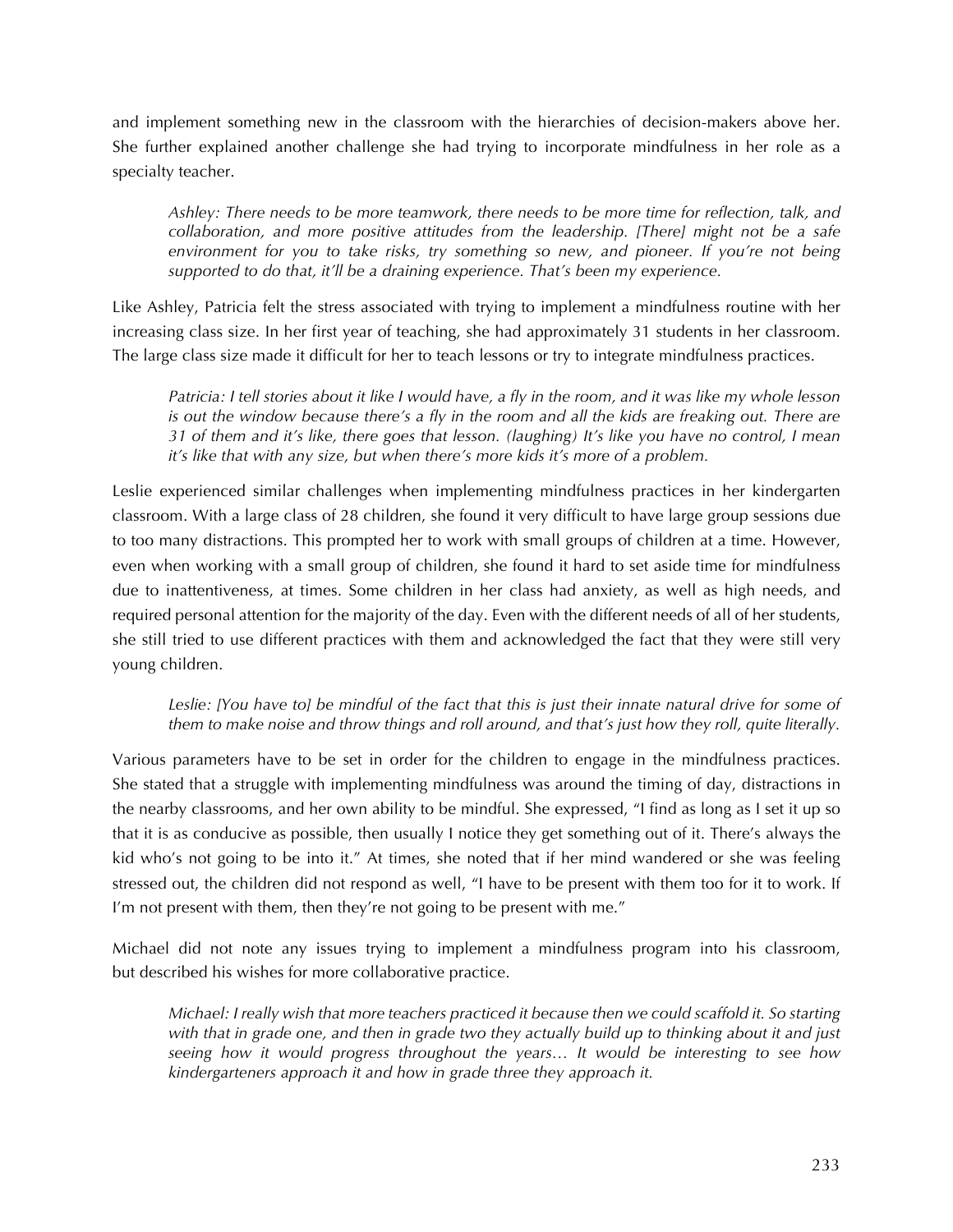Three out of four participants described some of the challenges they have had trying to implement mindfulness practices into their classroom. It was found that increasingly large class sizes, scheduling, and lack of decision-making powers, made it difficult to facilitate holistic practices such as mindfulness. The current education system is not set up in such a way that provides the teacher the opportunity to take risks and receive the funding required to develop and introduce new practices. Michael encouraged more teachers to practice mindfulness with children, especially from a young age. He felt that, by implementing it into their classroom, they could allow for an opportunity to increase understanding and more awareness of the benefits of this practice.

## **Discussion**

The purpose of this study was to explore primary teachers' perceptions of implementing mindfulness practices with young children in their classrooms. The findings provided insights into the types of practices being used with children, as well as the perceived benefits and challenges encountered. Other themes that emerged included motivators for including mindfulness practices and challenges surrounding successful implementation of practices in kindergarten to grade three classrooms. The teachers described common practices, which included mindful breathing, mindful movement, awareness of the senses, loving kindness meditation, and activities done during circle time that focused on positive thoughts. The teachers observed that the children became calmer, more open to expressing their emotions, and developed more friendships. The children were more aware of their actions and there were fewer instances of anxiety-related behaviours. The teachers expressed their motivation for including mindfulness in their teaching practices as a result of trying to avoid burnout in the classroom and address childhood issues such as anxiety. Mindfulness practices allowed for teachers to feel more connected with their students and be more responsive to their needs (Irwin & Miller, 2016). However, due to large class sizes and lack of resources and funds, often participants found it difficult to more fully implement mindfulness practices with their students.

All four participants focused on breath work during mindfulness practices. Each participant included elements of what would be found in a typical MBSR program created by Jon Kabat-Zinn (2003). Patricia, Michael, and Leslie guided mindful breathing using concrete associations, such as smelling a flower or blowing out a candle, while Ashley expanded this to make connections to how animals would breathe.

While the MBSR program would not be feasible to include into the school curriculum, nor would be suitable for young children in the primary grades due to the length of each session, the teachers incorporated some elements, such as mindful movements and awareness activities, throughout the day. Mindful movements were represented through yoga and walking. Awareness activities were implemented through the use of acknowledging sounds from a Tibetan singing bowl, awareness of the senses from listening, seeing, and the use of a "feely box." A loving-kindness meditation was used in some classrooms, which allowed for the children to nurture feelings towards themselves, loved ones, and all beings in the universe (Salzberg, 2011). Leslie and Michael adapted this type of loving-kindness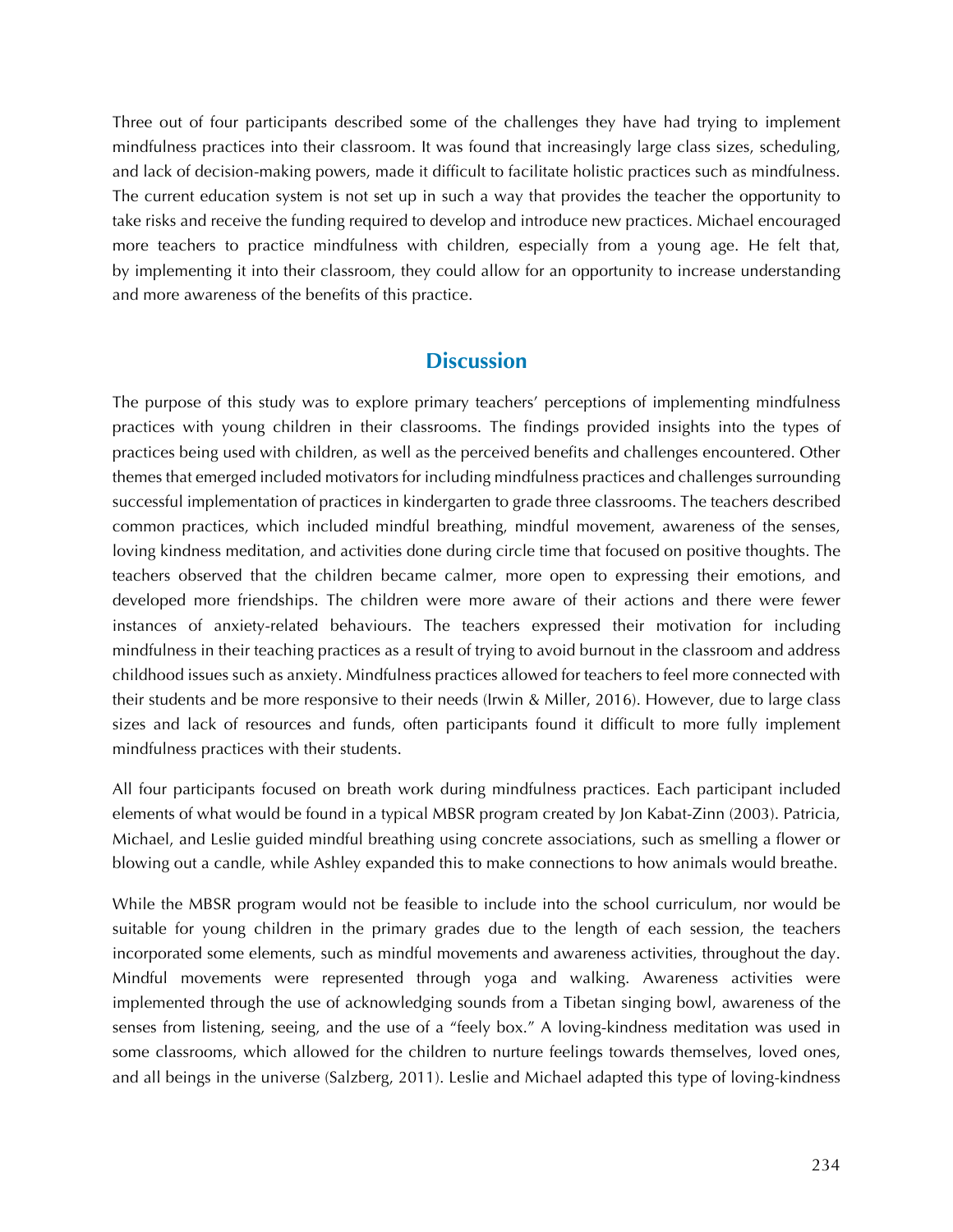meditation to include a "Thank You," "Kindness," and "Thought" Circle, as well as a group discussion surrounding words such as "peace" and "friendship."

Each teacher was able to make accommodations to their mindfulness practices according to class size and the varying needs of their students. Despite some of the differences and adaptations made in each of the classrooms, it was apparent that each teacher noticed their students to be accepting of mindfulness and were able to observe benefits due to the implementation of these practices.

The findings from this study were supported by the literature about the benefits of participating in a mindfulness-based intervention program for young children. In particular for children between the grades of kindergarten to grade three, there have been many positive effects of mindfulness, which include an improved ability to handle classroom demands, increased attention span, and less anxiety (Black & Fernando, 2014; Napoli et al., 2005).

Flook et al.'s (2015) study describing an improvement in executive functioning were similar to the findings that were reported here. Teachers observed their students to be more self-regulated and better able to solve conflict in the classroom. They also noted decreased instances of behaviours that were associated with anxiety. Other perceived benefits of mindfulness practices for children in the primary grades that were not discussed in the literature were an overall sense of calmness in the classroom, an increased awareness of the different senses (sight, sound, touch, smell, taste), and the children were more detail oriented in their classroom work.

Despite the benefits noted by the teachers, the findings uncovered challenges, such as the inability to implement mindfulness practices due to large class sizes, especially when approaching 30 students. Quite often it would take a very long time to initiate one practice, which could be an issue for a prepteacher, such as Ashley, who has each group for 40 minutes at a time. While Patricia and Leslie spoke about the issue of large class sizes, Leslie was fortunate to have an Early Childhood Educator working with her who would allow her to create smaller mindfulness groups.

Ashley described other issues with implementation that were not found in the literature. She observed that the school board was not being configured to facilitate holistic practices. She was not working in an environment where she felt safe to take risks and implement new strategies with her students. Furthermore, Ashley stressed the need for more financial support and opportunity for collaboration with other teachers, support staff, and principals in her school board. She also felt that the leadership did not have positive attitudes towards these new ideas and needed an opportunity to experience mindfulness practices firsthand. Some of these barriers could be demotivating, especially for new teachers who may be apprehensive about trying new ideas into their classroom. It is critical that teachers have the support from administration in order to feel comfortable trying new approaches in their teaching practices.

Although the integration of mindfulness practices has displayed various positive effects, in this study, it must be noted that both experienced and inexperienced educators need to be aware of the possible adverse effects that may be associated with this type of practice. For some young participants, mindfulness practices could trigger earlier experiences of trauma, anxiety, anger, and nightmares for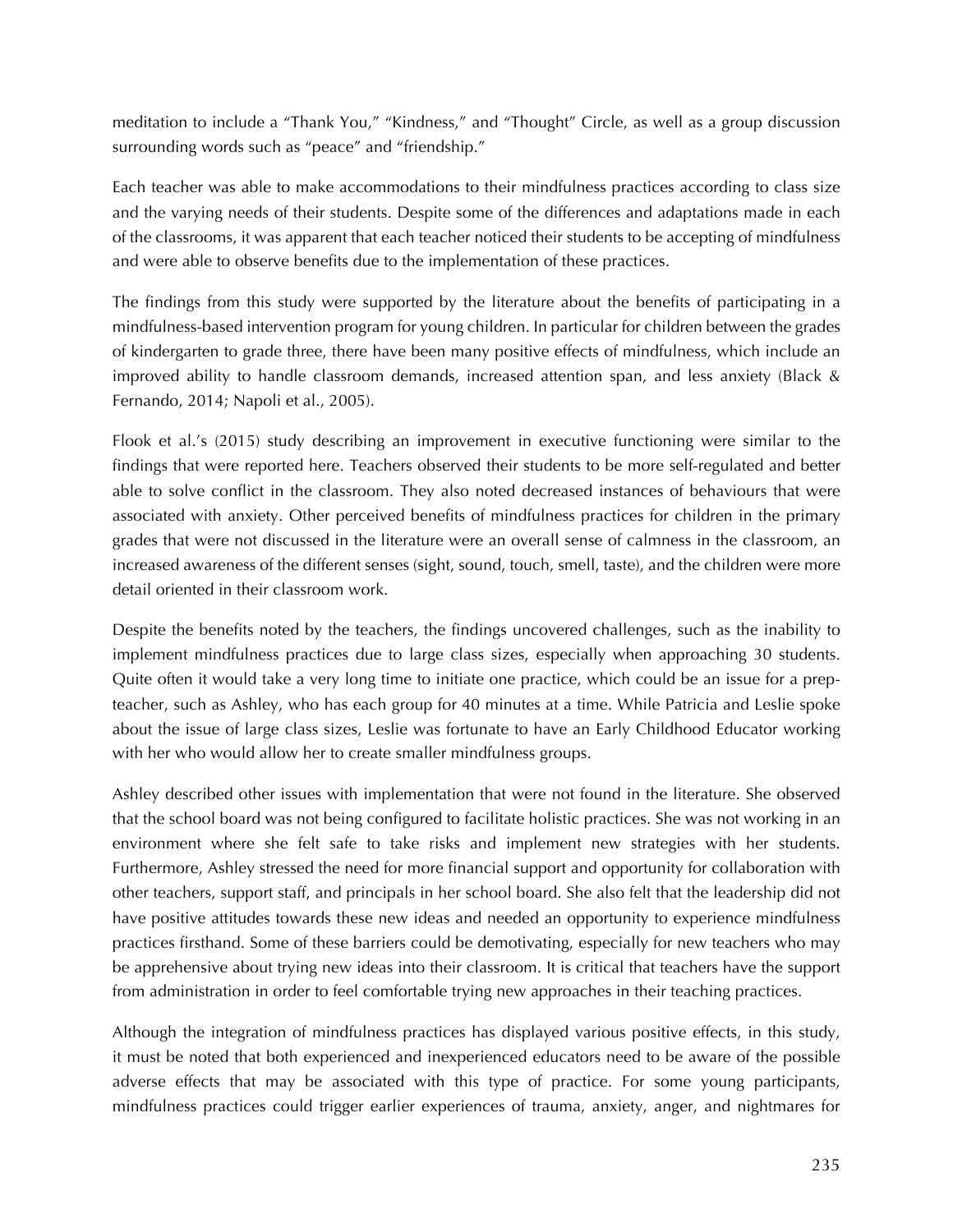example (Farias & Wikholm, 2015; Lustk, Chawla, Nolan, & Marlatt, 2009; Sobczak & West, 2013). Consequently, it is important to discuss with children prior to engaging in practice, that if any feelings of discomfort were to occur, they should stop the practice and to let the teacher know. The teachers, in turn, must be alert to this possibility, and if needed, to acknowledge the student's feelings and if deemed necessary, consult with support professionals. It is important to acknowledge the needs of all children and the many ways they may respond.

## **Implications for Practice**

The findings from this study contribute to a growing body of mindfulness research in the classroom environment. This study demonstrates that embedding a low-intensity mindfulness program was feasible in a classroom setting through the integration of practices during circle time or small group activities. There are some recommendations for teachers to consider when implementing a mindfulness program within their classroom setting. First, it is important to become knowledgeable about the origins of mindfulness found in Buddhism and the importance of self-practice. In order to integrate this type of program throughout the day, teachers must have experience with personal practice in order to be role models for the students. Since students within the classroom have different abilities and experiences, teachers should take the time to experiment with different ways to incorporate mindfulness and determine whether or not certain practices work well. Children may or may not be as responsive depending on their age, interests, and life experiences. By trying different mindfulness practices, which may include mindful breathing, mindful walking, mindful eating, or a loving-kindness meditation, teachers can reflect upon their students' participation and active engagement in practice.

Teachers can also explore different ways for children to engage in mindfulness experiences by integrating an artistic element. Incorporating an arts-based element into mindfulness practices allows young children to participate in exercises that are engaging and adapted for their needs (Caholic, 2011). For example, during circle time, instead of discussing thoughts or participating in a loving-kindness meditation, children can still be mindful through artistic ways such as drawing or through dramatic play. Integrating this artistic element is especially useful for young children who may find it difficult to concentrate or feel apprehensive about participating in small or large group activities (Caholic, 2011). Mindfulness can be successfully implemented into the classroom, by taking calculated risks, being open to uncertainty, and embracing the journey.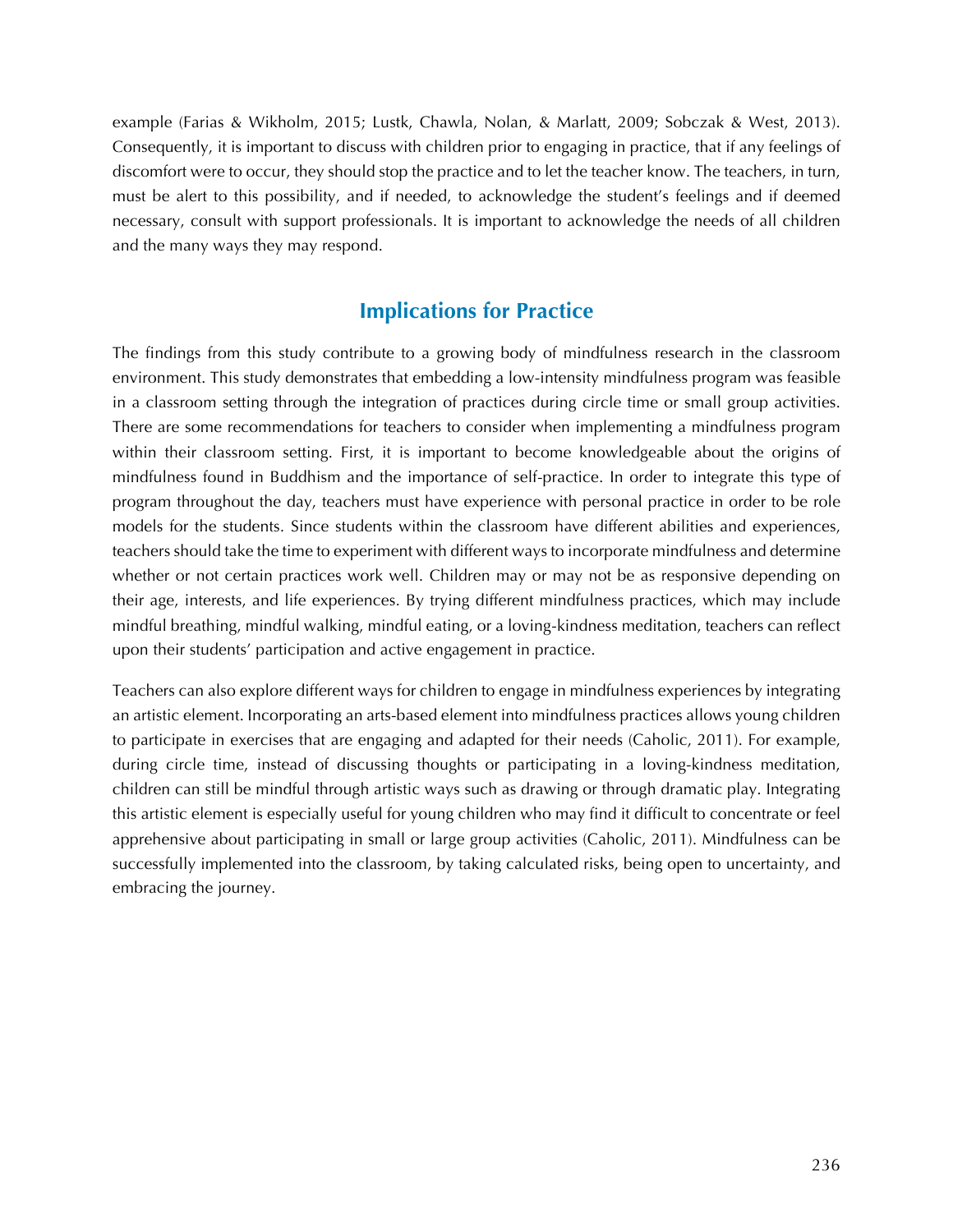#### **References**

Anand, U., & Sharma, M. P. (2014). Effectiveness of a mindfulness-based stress reduction program on stress and well-being in adolescents in a school setting. *Indian Journal of Positive Psychology, 5*(1), 17–22.

Benn, R., Akiva, T., Arel, S., & Roeser, R. W. (2012). Mindfulness training effects for parents and educators of children with special needs. *Developmental Psychology, 48*(5), 1476–1487.

Black, D. S., & Fernando, R. (2014). Mindfulness training and classroom behavior among lower income and ethnic minority elementary school children. *Journal of Child and Family Studies, 23*(7), 1242–1246.

Braun, V., & Clarke, V. (2006). Using thematic analysis in psychology. *Qualitative Research in Psychology, 3*(2), 77–101.

Britton, W. B., Lepp, N. E., Niles, H. F., Rocha, T., Fisher, N. E., & Gold, J. S. (2014). A randomized controlled pilot trial of classroom-based mindfulness meditation compared to an active control condition in sixth-grade children. *Journal of School Psychology, 52*(3), 263–278.

Burrows, L. (2015). Inner alchemy: Transforming dilemmas in education through mindfulness. *Journal of Transformative Education*, 13(2), 127–139.

Caholic, D. A. (2011). Exploring the feasibility and benefits of arts-based mindfulness-based practices with young people in need: Aiming to improve aspects of self-awareness and resilience. *Child & Youth Care Forum, 40*(4), 303–317.

Capel, C. M. (2012). Mindlessness/mindfulness, classroom practices and quality of early childhood education. *International Journal of Quality & Reliability Management, 29*(6), 666–680.

Crane, R. S., Kuyken, W., Hastings, R. P., Rothwell, N., & Williams, J. M. G. (2010). Training teachers to deliver mindfulness-based interventions: Learning from the UK experience. *Mindfulness, 1*(2), 74–86.

Creswell, J. W. (2008). *Educational research: planning, conducting, and evaluating quantitative and qualitative research*. Upper Saddle River, NJ: Pearson Education, Inc.

Farias, M., & Wikholm, C. (2015). *The Buddha pill*. London, England: Watkins Media Limited.

Felver, J. C., Frank, J. L., McEachern, A. D. (2014). Effectiveness, acceptability, and feasibility of the Soles of the Feet mindfulness-based intervention with elementary school students. *Mindfulness, 5*(5), 589–597.

Flook, L., Goldberg, S. B., Pinger, L., & Davidson, R. J. (2015). Promoting prosocial behaviour and selfregulatory skills in preschool children through a mindfulness-based kindness curriculum. *Developmental Psychology, 51*(1), 44–51.

Flook, L., Smalley, S. L., Kitil, M. J., Galla, B. M., Kaiser-Greenland, S., Locke, J., et al. (2010). Effects of mindful awareness practices on executive functions in elementary school children. *Journal of Applied School Psychology, 26*(1), 70–95.

Hạnh, T. N. (1987). *The miracle of mindfulness: An introduction to the practice of meditation*. Boston: Beacon Press.

Hạnh, T. N. (1998). *The heart of the Buddha's teaching*. Berkeley, CA: Parallax Press.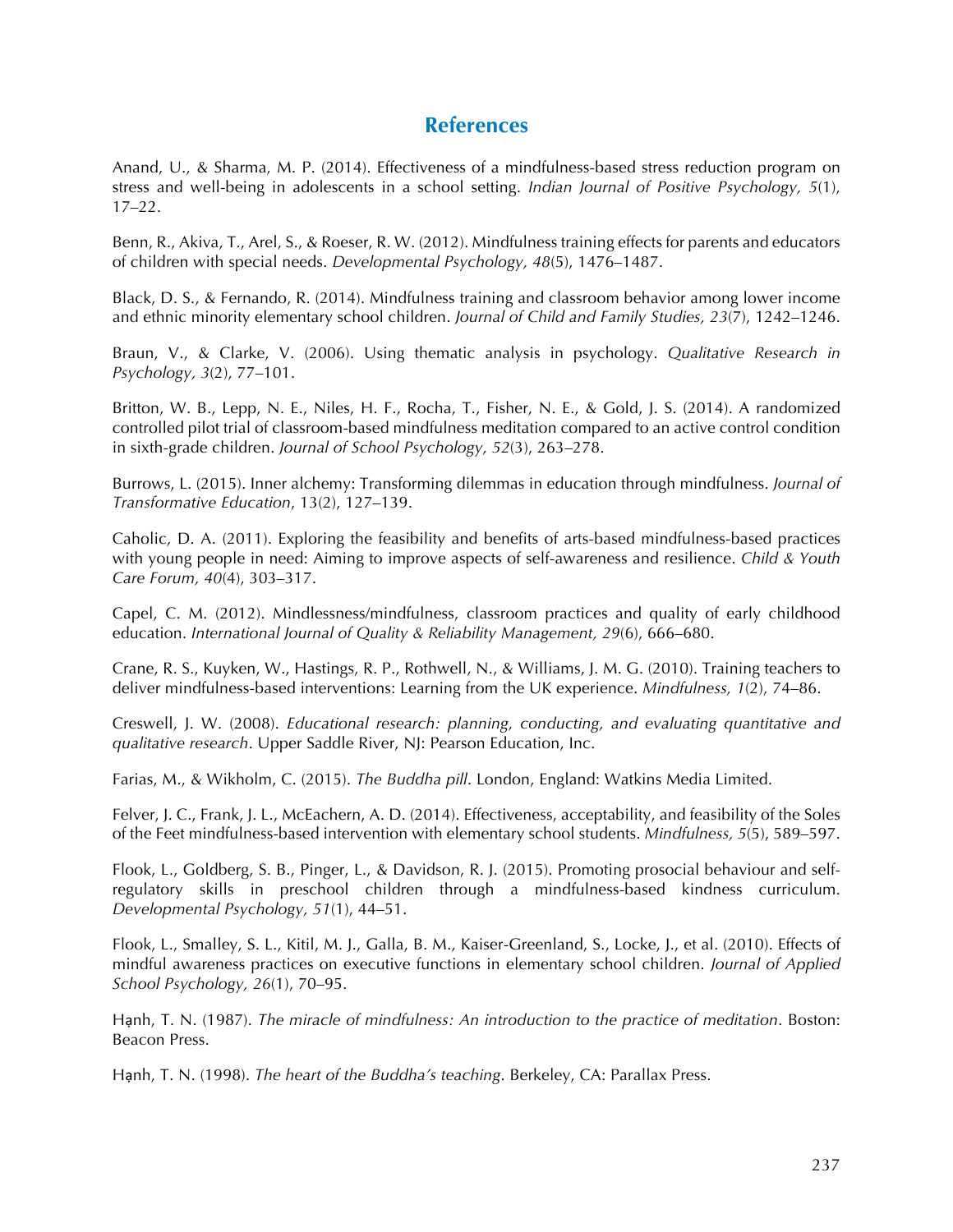Hassed, C., & Chambers, R. (2014). *Mindful learning: Reduce stress and improve brain performance for effective learning.* Auckland, NZ: Exile Publishing Pty. Ltd.

Hennick, M., Hutter, I., & Bailey, A. (2011). *Qualitative research methods*. London, England: SAGE Publications.

Irwin, M., & Miller, J. P. (2016). Presence of mind: A qualitative study of meditating teachers. *Journal of Transformative Education*, *14*(2), 86–97.

Kabat-Zinn, J. (2003). Mindfulness-based interventions in context: Past, present, and future. *Clinical Psychology: Science and Practice, 10*(2), 144–156.

Kabat-Zinn, J. (2009). *Full catastrophe living: Using the wisdom of your body and mind to face stress, pain, and illness*. New York: Bantam Dell.

Lustk, M. K. B., Chawla, N., Nolan, R. S., & Marlatt, G. A. (2009). Mindfulness meditation research: Issues of participant screening, safety procedures, and researcher training. *ADVANCES, 24*(1), 20–30.

Meiklejohn, J., Phillips, C., Freedman, M. L., Griffin, M. L., Biegel, G., Roach, A., et al. (2012). Integrating mindfulness training into K-12 education: Fostering the resilience of teachers and students, *Mindfulness, 1*, 291–307.

Miller, J. P. (2006). *Educating for wisdom and compassion: Creating conditions for timeless learning*. Thousand Oaks, California: Corwin Press.

Miller, J. P. (2007). *The holistic curriculum* (2nd ed.). Toronto, Canada: University of Toronto Press Inc.

Miller, J. P. (2014). *The contemplative practitioner: Meditation in education and the workforce*. Toronto, Canada: University of Toronto Press.

Miller, R. (2000). Beyond reductionism: The emerging holistic paradigm in education. *The Humanistic Psychologist, 28*(1–3), 382–393.

Morone, N. E., Lynch, C. P., Losasso, V. J., Liebe, K., & Greco, C. M. (2012). Mindfulness to reduce psychosocial stress. *Mindfulness, 3*(1), 22–29.

Napoli, M., Krech, P. R., & Holley, L. C. (2005). Mindfulness training for elementary school students. *Journal of Applied School Psychology, 21*(1), 99–109.

Reid, E., & Miller, L. (2009). An exploration in mindfulness: Classroom of detectives. *Teachers College Record, 111*(12), 2775–2785.

Rempel, K. D. (2012). Mindfulness for children and youth: A review of the literature with an argument for school-based implementation. *Canadian Journal of Counselling and Psychotherapy, 46*(3), 201–220.

Rotne, N. F., & Rotne, D. F. (2013). *Everybody present*. Berkeley, CA: Parallax Press.

Salzberg, S. (2011). Mindfulness and loving-kindness. *Contemporary Buddhism, 12*(1), 177–182.

Sandelowski, M. (2000). Whatever happened to qualitative description? *Research in Nursing & Health, 23*(4), 334–340.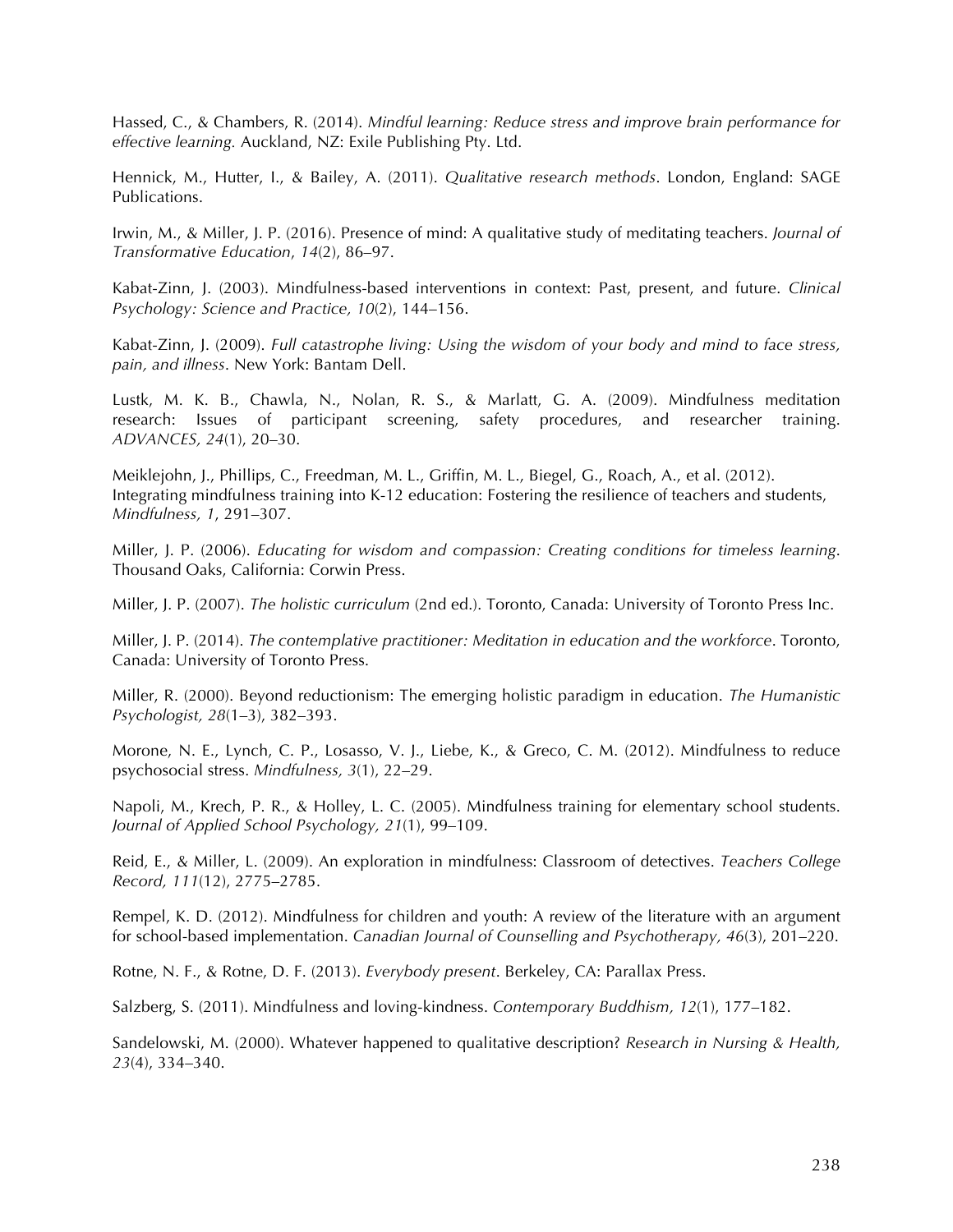Schwartz, C., Waddell, C., Barican, J., Zuberbier, O., Nightingale, L., & Gray-Grant, D. (2009). The economics of children's mental health. *Children's Mental Health Research Quarterly, 3*(1), 1–16. Vancouver, BC: Children's Health Policy Centre, Faculty of Health Sciences, Simon Fraser University.

Schwind, J. K., McCay, E., Beanlands, H., Schindel Martin, L., Martin, J., & Binder, M. (2017). Mindfulness practice as a teaching-learning strategy in higher education: A qualitative exploratory pilot study. *Nurse Education Today, 50*, 92–96. doi:10.1016/j.nedt.2016.12.017

Semple, R. J., Reid, E. F. G., & Miller, L. (2005). Treating anxiety with mindfulness: An open trial of mindfulness training for anxious children. *Journal of Cognitive Psychotherapy, 19*(4), 379–392.

Smalley, S. L., & Winston, D. (2010). *Fully present: The science, art, and practice of mindfulness.* Philadelphia: Da Capo Press.

Sobczak, L. R., & West, L. M. (2013). Clinical considerations in using mindfulness- and acceptance-based approaches with diverse populations: Addressing challenges in service delivery in diverse community settings. *Cognitive and Behavioral Practice, 20*(1), 13–22.

Van Dam, N. T., Hobkirk, A. L., Sheppard, S. C., Aviles-Andrews, R., & Earleywine, M. (2014). How does mindfulness reduce anxiety, depression, and stress? An exploratory examination of change processes in wait-list controlled mindfulness meditation training. *Mindfulness, 5*(5), 574–588.

Waddell, C. (2007). Improving the mental health of young children: A discussion paper prepared for the British Columbia Healthy Child Development Alliance. Retrieved from http://www.firstcallbc.org/pdfs/Communities/4-alliance.pdf

Weijer-Bergsma, E., Langenberg, G., Brandsma, R., Oort, F. J., & Bogels, S. M. (2014). The effectiveness of a school-based mindfulness training as a program to prevent stress in elementary school children. *Mindfulness, 5*(3), 238–248.